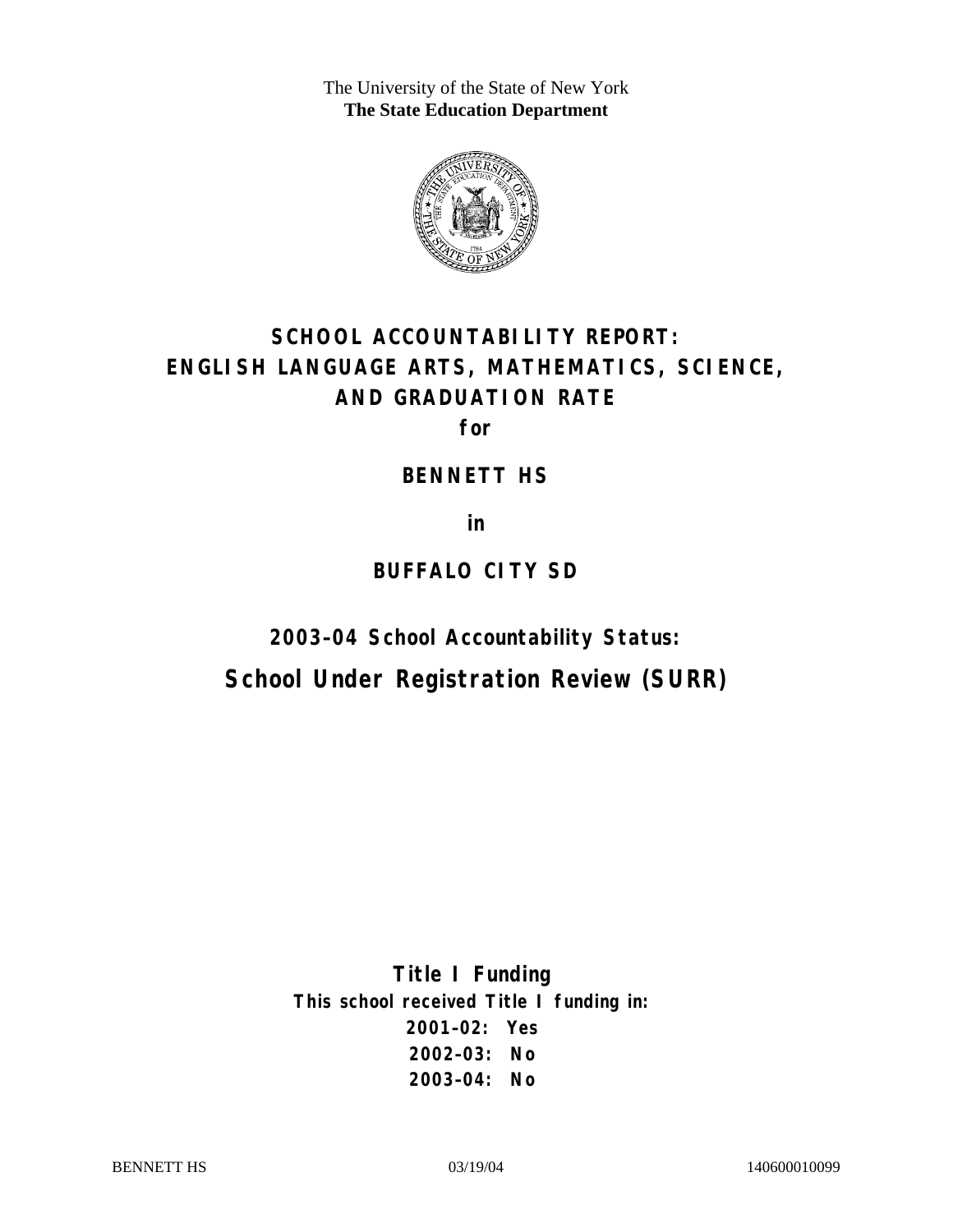### **District/School Accountability Status Categories**

The list below defines the district or school status categories under New York State's district and school accountability system, which is divided into a Federal Title I component and a State component. A district or school that does not receive Title I funding in a school year does not have a federal status in that year. Schools receiving Title I funds that are not in good standing must provide school choice for their students; those in need of improvement year 2 and beyond must also provide Supplemental Education Services to eligible students. Other consequences for districts and schools not in good standing can be found at: www.emsc.nysed.gov/deputy/nclb/accountability/siinfo.htm. To be removed from any improvement status, a district or school must make Adequate Yearly Progress (AYP) for two consecutive years, or in the case of a School Under Registration Review, achieve the performance targets established for the school by the Commissioner.

**District/School in Good Standing:** A district or school is considered to be in good standing if it has not been identified as a District or School in Need of Improvement, Requiring Corrective Action, Planning for Restructuring, or Requiring Academic Progress, or as a School Under Registration Review.

**District/School Requiring Academic Progress:** Under the State component of New York's accountability system, a district or school that did not make AYP in the same grade and subject for two consecutive years is considered a School Requiring Academic Progress (Year 1) the following year. In each succeeding year that the school fails to make AYP, the year designation is incremented by one.

**District/School in Need of Improvement (Year 1):** A district or school that has not made AYP for two consecutive years in the same grade or subject while receiving Title I funds is considered a District/School in Need of Improvement (Year 1) the following year.

**District/School in Need of Improvement (Year 2):** A District or School in Need of Improvement (Year 1) that does not make AYP in the grade or subject for which it was identified while receiving Title I funds is considered a District or School in Need of Improvement (Year 2) the following year.

**District/School Requiring Corrective Action:** A District or School in Need of Improvement (Year 2) that does not make AYP in the grade or subject for which it was identified while receiving Title I funds is considered a District or School Requiring Corrective Action the following year.

**District/School Planning for Restructuring:** A District or School Requiring Corrective Action that does not make AYP in the grade or subject for which it was identified while receiving Title I funds is considered a District or School Planning for Restructuring the following year.

**School Under Registration Review (SURR):** Schools that are farthest from the State standard and have been determined by the Commissioner to be most in need of improvement are Schools Under Registration Review. These schools must achieve performance targets specified by the Commissioner of Education in their area(s) of identification within a prescribed timeframe or risk having their registration revoked by the Board of Regents.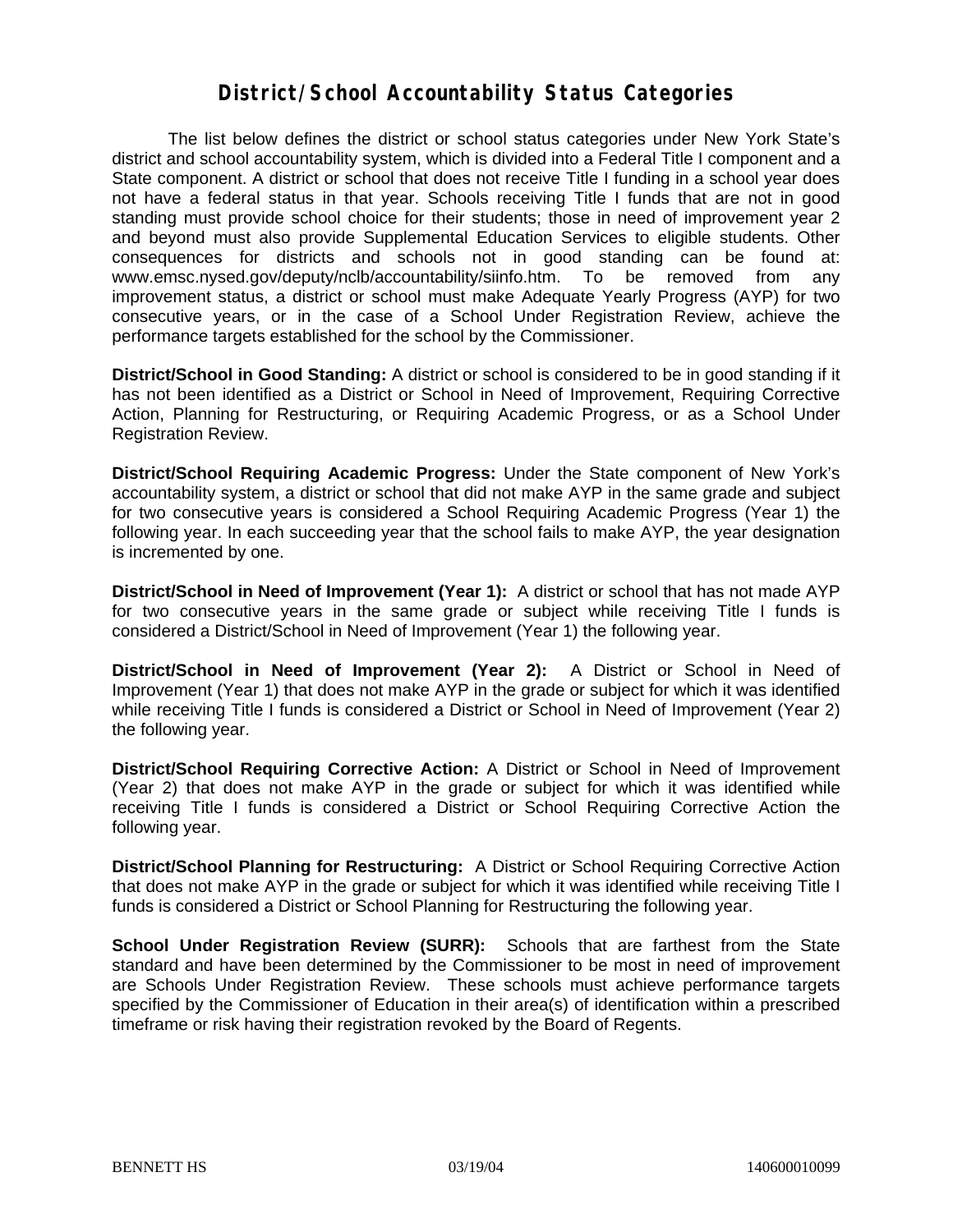## **Secondary-Level English Language Arts**

Definitions of terms, such as Performance Index and Effective Annual Measurable Objective (AMO), are in the glossary, which is the last page of this report.

#### **For a school to make Adequate Yearly Progress (AYP) in 2002–03, every accountability group must make AYP.**

**For an accountability group to make AYP in 2002–03,** it must meet its Effective AMO *or* make safe harbor (*2002–03 Performance* and *Standards*). To meet the Effective AMO, the Performance Index for each group with 30 or more cohort members must equal or exceed the Effective AMO. To make safe harbor, the Performance Index of each of these groups must equal or exceed its ELA safe harbor target *and* the group must meet the graduation-rate qualification for safe harbor. (See the graduation-rate page of this report for further information on meeting the graduation-rate qualification for safe harbor.)

*ELA Safe Harbor Targets:* The secondary-level 2002–03 ELA Safe Harbor Target is calculated by using the following equation: 2001–02 PI + (200 – the 2001–02 PI) <sup>×</sup> 0.10. The 2003–04 ELA Safe Harbor Target is calculated by using the following equation: 2002–03 PI + (200 – the 2002–03 PI)  $\times$  0.10. The 2003–04 target is provided for groups whose PI was below the Effective AMO in 2002–03.

|                                   | 2002-03 Performance*                                        |                      | 2002-03 Standards |                                     |                                                                       | <b>Made</b>                            | $2003 - 04$                         |
|-----------------------------------|-------------------------------------------------------------|----------------------|-------------------|-------------------------------------|-----------------------------------------------------------------------|----------------------------------------|-------------------------------------|
| <b>Accountability Group</b>       | Count of 1999<br>Accountability<br>Cohort<br><b>Members</b> | Performance<br>Index | Effective<br>AMO  | <b>ELA Safe</b><br>Harbor<br>Target | Met the<br><b>Graduation-Rate</b><br>Qualification for<br>Safe Harbor | AYP in<br><b>ELA</b> in<br>$2002 - 03$ | <b>ELA Safe</b><br>Harbor<br>Target |
| All Students                      | 163                                                         | 118                  | 134               | 134                                 | Yes                                                                   | <b>No</b>                              | 126                                 |
| <b>Students with Disabilities</b> | 45                                                          | 58                   | 128               | 103                                 | No.                                                                   | <b>No</b>                              | 72                                  |
| American Indian/Alaskan Native    | 2                                                           |                      |                   |                                     |                                                                       |                                        |                                     |
| <b>Black</b>                      | 135                                                         | 117                  | 133               | 133                                 | Yes                                                                   | <b>No</b>                              | 125                                 |
| Hispanic                          | 3                                                           |                      |                   |                                     |                                                                       |                                        |                                     |
| Asian or Pacific Islander         |                                                             |                      |                   |                                     |                                                                       |                                        |                                     |
| White                             | 22                                                          |                      |                   |                                     |                                                                       |                                        |                                     |
| Limited English Proficient        | 2                                                           |                      |                   |                                     |                                                                       |                                        |                                     |
| Economically Disadvantaged        | 92                                                          | 109                  | 132               | 132                                 | Yes                                                                   | <b>No</b>                              | 118                                 |
| Final AYP Determination           |                                                             |                      |                   |                                     |                                                                       | <b>No</b>                              |                                     |

\*For schools with fewer than thirty 1999 accountability cohort members, 1998 and 1999 cohort data were combined to determine counts and PIs.

\*\*Groups with a "\*\*" are not required to meet the graduation-rate qualification for safe harbor, because fewer than 30 members in the 1998 graduation-rate cohort were in those groups.

**State accountability status in secondary-level English language arts: School Requiring Academic Progress Year 1** 

Title I accountability status in secondary-level English language arts: School Status Not Applicable, did not receive Title I funds in one or more **school y ears**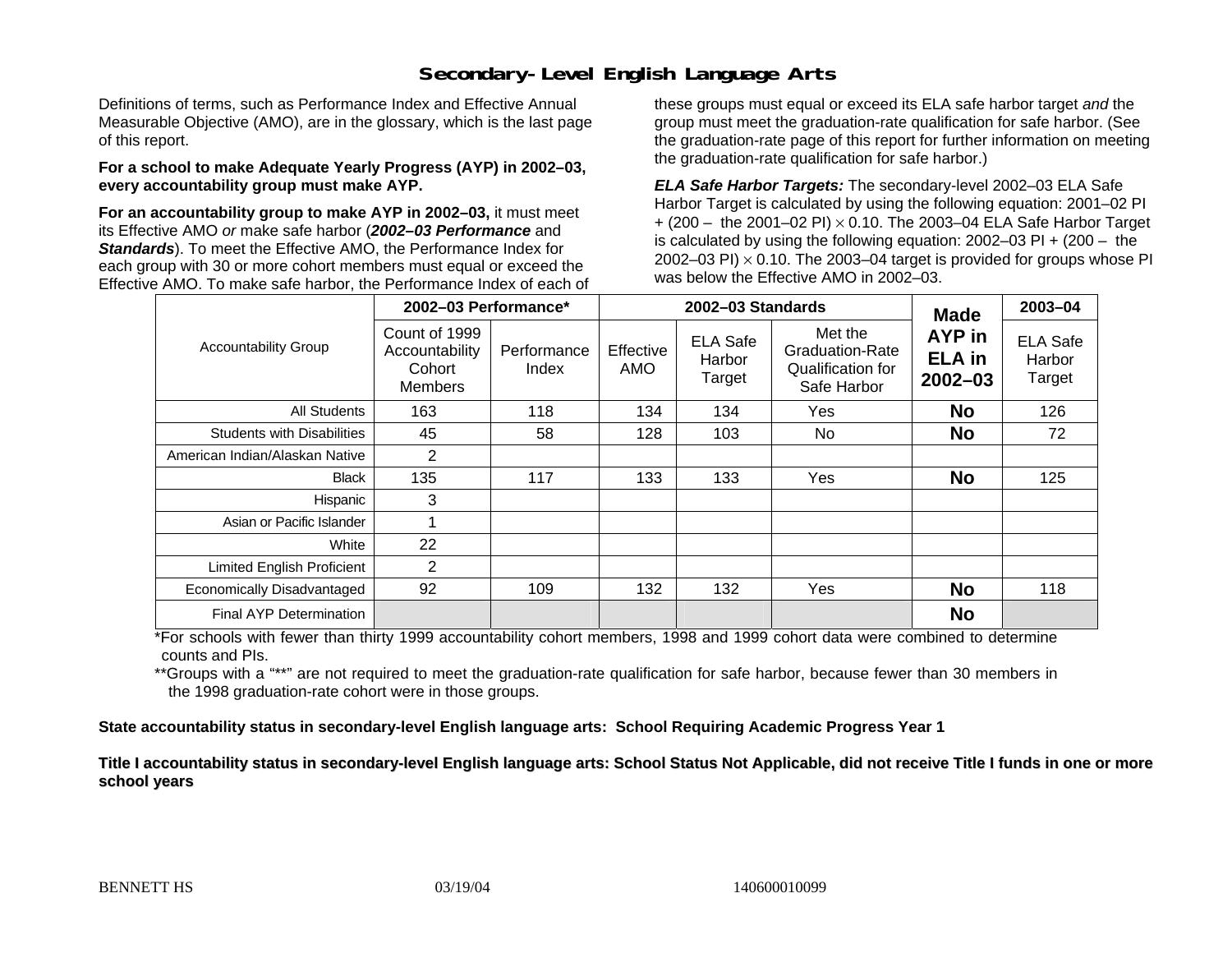### **Secondary-Level Mathematics**

Definitions of terms, such as Performance Index and Effective Annual Measurable Objective (AMO), are in the glossary, which is the last page of this report.

#### **For a school to make Adequate Yearly Progress (AYP) in 2002–03, every accountability group must make AYP.**

**For an accountability group to make AYP in 2002–03,** it must meet its Effective AMO *or* make safe harbor (*2002–03 Performance* and *Standards*). To meet the Effective AMO, the Performance Index for each group with 30 or more cohort members must equal or exceed the Effective AMO. To make safe harbor, the Performance Index of each of these groups must equal or exceed its math safe harbor target *and* the group must meet the graduation-rate qualification for safe harbor. (See the graduation-rate page of this report for further information on meeting the graduation-rate qualification for safe harbor.)

*Math Safe Harbor Targets:* The secondary-level 2002–03 Math Safe Harbor Target is calculated by using the following equation: 2001–02 PI + (200 – the 2001–02 PI) × 0.10. The 2003–04 Math Safe Harbor Target is calculated by using the following equation: 2002–03 PI + (200  $-$  the 2002–03 PI)  $\times$  0.10. The 2003–04 target is provided for groups whose PI was below the Effective AMO in 2002–03.

|                                   | 2002-03 Performance*                                        |                      | 2002-03 Standards |                               |                                                                       | <b>Made</b>                      | $2003 - 04$                   |
|-----------------------------------|-------------------------------------------------------------|----------------------|-------------------|-------------------------------|-----------------------------------------------------------------------|----------------------------------|-------------------------------|
| <b>Accountability Group</b>       | Count of 1999<br>Accountability<br>Cohort<br><b>Members</b> | Performance<br>Index | Effective<br>AMO  | Math Safe<br>Harbor<br>Target | Met the<br><b>Graduation-Rate</b><br>Qualification for<br>Safe Harbor | AYP in<br>Math in<br>$2002 - 03$ | Math Safe<br>Harbor<br>Target |
| All Students                      | 163                                                         | 77                   | 124               | 104                           | Yes                                                                   | <b>No</b>                        | 89                            |
| <b>Students with Disabilities</b> | 45                                                          | 31                   | 118               | 48                            | No                                                                    | <b>No</b>                        | 48                            |
| American Indian/Alaskan Native    | $\overline{2}$                                              |                      |                   |                               |                                                                       |                                  |                               |
| <b>Black</b>                      | 135                                                         | 74                   | 123               | 105                           | Yes                                                                   | <b>No</b>                        | 87                            |
| Hispanic                          | 3                                                           |                      |                   |                               |                                                                       |                                  |                               |
| Asian or Pacific Islander         |                                                             |                      |                   |                               |                                                                       |                                  |                               |
| White                             | 22                                                          |                      |                   |                               |                                                                       |                                  |                               |
| Limited English Proficient        | 2                                                           |                      |                   |                               |                                                                       |                                  |                               |
| Economically Disadvantaged        | 92                                                          | 74                   | 122               | 103                           | Yes                                                                   | <b>No</b>                        | 87                            |
| Final AYP Determination           |                                                             |                      |                   |                               |                                                                       | <b>No</b>                        |                               |

\*For schools with fewer than thirty 1999 accountability cohort members, 1998 and 1999 cohort data were combined to determine counts and PIs.

\*\*Groups with a "\*\*" are not required to meet the graduation-rate qualification for safe harbor, because fewer than 30 members in the 1998 graduation-rate cohort were in those groups.

**State accountability status in secondary-level mathematics: School Requiring Academic Progress Year 1** 

Title I accountability status in secondary-level mathematics: School Status Not Applicable, did not receive Title I funds in one or more school **y ears**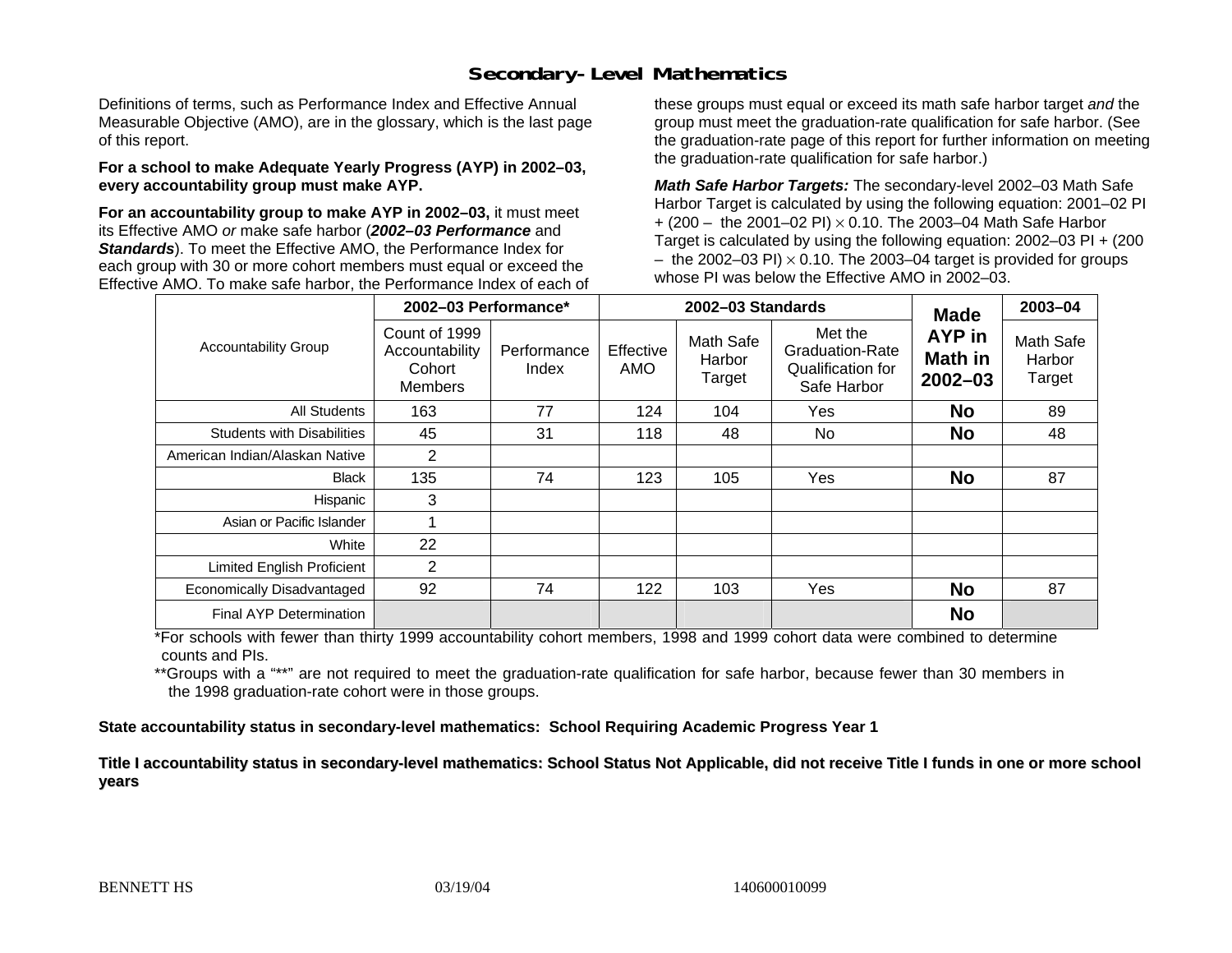## **Graduation Rate**

Definitions of terms, such as Progress Target and Adequate Yearly Progress (AYP), are in the glossary, which is the last page of this report.

*Made AYP in Graduation Rate in 2002–03:* For a school to make AYP in graduation rate, the Percent Earning a Local Diploma by August 31, 2002 for the "All Students" group must equal or exceed the Graduation-Rate Standard or the Graduation-Rate Progress Target.

*Qualification for Safe Harbor in Secondary-Level ELA and Math:* For an accountability group to be considered Qualified for Safe Harbor in Secondary-Level ELA and Math, the Percent Earning a Local Diploma

by August 31, 2002 must equal or exceed the Graduation-Rate Standard or the Graduation-Rate Progress Target for that group.

*Graduation-Rate Progress Targets:* The 2002–03 Graduation-Rate Progress Target is calculated by adding one point to the Percent Earning a Local Diploma by June 30, 2002. The 2003–04 Graduation-Rate Target is calculated by adding one point to the Percent Earning a Local Diploma by August 31, 2002. This target is provided for each group whose Percent Earning a Local Diploma by August 31, 2002 is below the Graduation-Rate Standard in 2002–03. Groups with fewer than 30 cohort members are not subject to this criterion.

|                                   | 2002-03 Performance                                                     |                                                          | 2002-03 Standards               |                                           |                                                                      | $2002 - 03$                                                               | 2003-04                                   |
|-----------------------------------|-------------------------------------------------------------------------|----------------------------------------------------------|---------------------------------|-------------------------------------------|----------------------------------------------------------------------|---------------------------------------------------------------------------|-------------------------------------------|
| <b>Accountability Group</b>       | Count of<br>1998<br>Graduation-<br><b>Rate Cohort</b><br><b>Members</b> | Percent Earning a<br>Local Diploma by<br>August 31, 2002 | Graduation-<br>Rate<br>Standard | Graduation-<br>Rate<br>Progress<br>Target | <b>Made AYP</b><br>in<br><b>Graduation</b><br>Rate in<br>$2002 - 03$ | Qualified<br>for Safe<br>Harbor in<br>Secondary-<br>Level ELA<br>and Math | Graduation-<br>Rate<br>Progress<br>Target |
| All Students                      | 194                                                                     | 58                                                       | 55                              |                                           | Yes                                                                  | Yes                                                                       |                                           |
| <b>Students with Disabilities</b> | 34                                                                      | 41                                                       | 55                              | 55                                        |                                                                      | No                                                                        | 42                                        |
| American Indian/Alaskan Native    |                                                                         |                                                          |                                 |                                           |                                                                      |                                                                           |                                           |
| <b>Black</b>                      | 152                                                                     | 60                                                       | 55                              |                                           |                                                                      | Yes                                                                       |                                           |
| Hispanic                          | 11                                                                      |                                                          |                                 |                                           |                                                                      |                                                                           |                                           |
| Asian or Pacific Islander         |                                                                         |                                                          |                                 |                                           |                                                                      |                                                                           |                                           |
| White                             | 30                                                                      | 43                                                       | 55                              | 55                                        |                                                                      | <b>No</b>                                                                 | 44                                        |
| Limited English Proficient        | 3                                                                       |                                                          |                                 |                                           |                                                                      |                                                                           |                                           |
| Economically Disadvantaged        | 102                                                                     | 68                                                       | 55                              |                                           |                                                                      | Yes                                                                       |                                           |
| <b>Final AYP Determination</b>    |                                                                         |                                                          |                                 |                                           | Yes                                                                  |                                                                           |                                           |

**State accountability status for graduation rate: School in Good Standing** 

Title I accountability status for graduation rate: School Status Not Applicable, did not receive Title I funds in one or more school years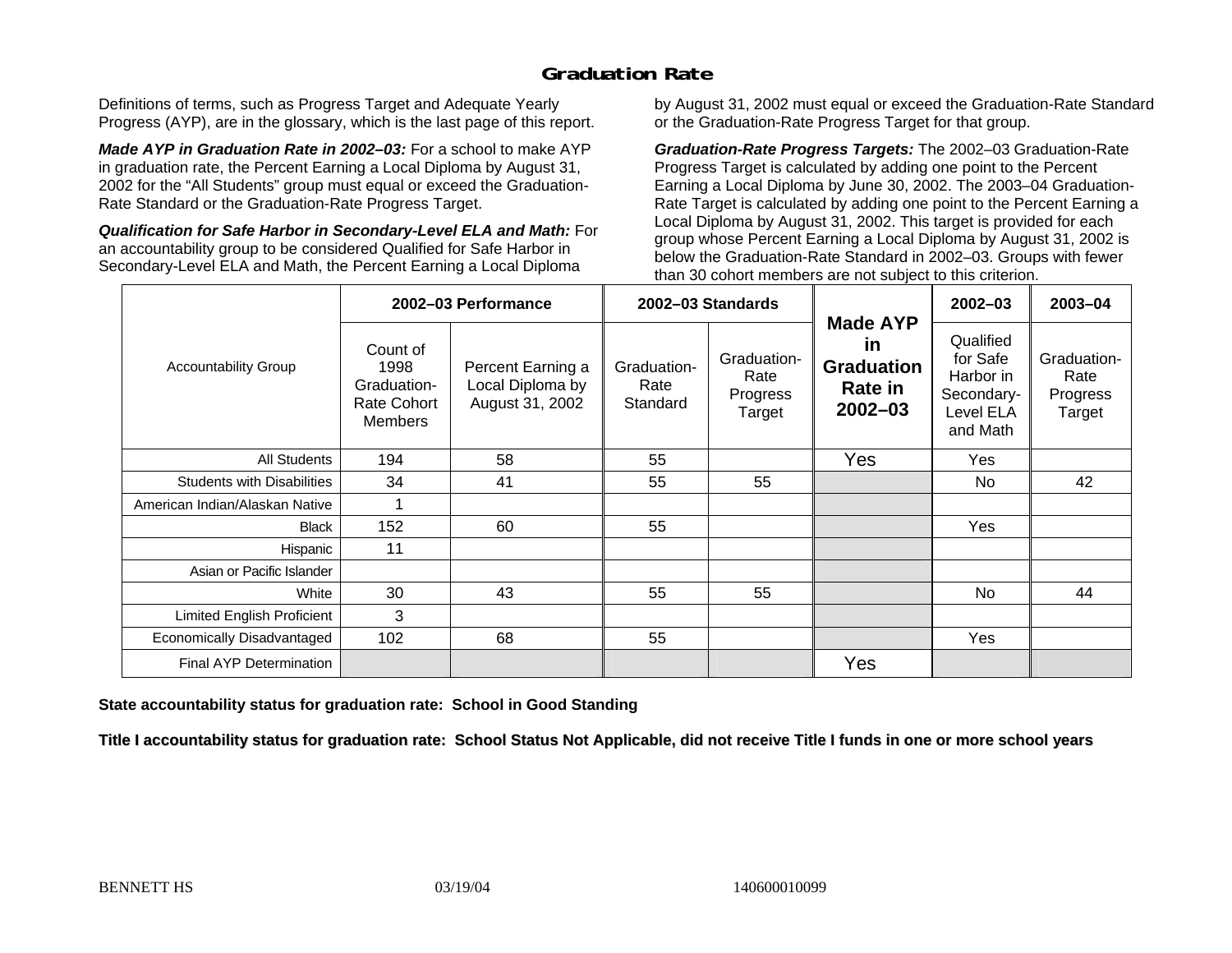#### **Glossary**

**Accountability Cohort: Accountability Cohort:** The 1999 school accountability cohort consists of all students who first entered grade 9 in the fall of 1999, and all ungraded students with disabilities who reached their seventeenth birthday in the 1999–2000 school year, who were enrolled on October 3, 2001. Certain students with severe disabilities, new immigrants, and students who transfer to programs leading to a high school diploma or high school equivalency diploma were not included in the 1999 school accountability cohort. The 1999 district accountability cohort consists of all students in each school accountability cohort plus students who transferred within the district after BEDS day *plus* students who were placed outside the district by the CSE or district administrators and who met the other requirements for cohort membership. Cohort is defined in Section 100.2 (p) (8) of the Commissioner's Regulations.

**Adequate Yearly Progress (AYP):** Adequate Yearly Progress (AYP) indicates satisfactory progress by a district/school toward the goal of proficiency for all students.

**Annual Measurable Objective (AMO):** The Annual Measurable Objective (AMO) signifies that an accountability group is making satisfactory progress toward the goal that 100 percent of students will be proficient in the State's learning standards for English language arts and mathematics by 2013–14. The AMO will be increased in regular increments beginning in 2004–05 until it reaches 200 in 2013–14. (See Effective AMO for further information.)

**Continuously Enrolled Students:** Students enrolled in the school on BEDS day (usually the first Wednesday in October) of the school year and until the day of testing.

**Effective Annual Measurable Objective (Effective AMO):** The Effective Annual Measurable Objective (Effective AMO) is the PI value that each accountability group within a school or district is expected to achieve to make AYP. The Effective AMO is the lowest PI that an accountability group of a given size can achieve in a subject for the group's PI not to be considered significantly different from the AMO for that subject. If an accountability group's PI equals or exceeds the Effective AMO, it is considered to have made AYP. A more complete definition of Effective AMO and a table showing the PI values that each group size must equal or exceed to make AYP are available at www.emsc.nysed.gov/irts.

**Graduation-Rate Cohort:** Graduation-rate cohort for each year includes all students in the accountability cohort in the previous year plus all students excluded from that accountability cohort solely because they transferred to a general education development (GED) program.

**Graduation-Rate Standard:** The criterion value that represents a minimally satisfactory percentage of cohort members earning a local diploma. The State Graduation-Rate Standard is 55 percent. The Commissioner may raise the Graduation-Rate Standard at his discretion in future years.

**Performance Index (PI):** A Performance Index is a value from 0 to 200 that is assigned to an accountability group, indicating how that group performed on a required State test (or approved alternative) in English language arts, mathematics, or science. Student scores on the tests are converted to four achievement levels, from Level 1 (indicating no proficiency) to Level 4 (indicating advanced proficiency). *At the elementary and middle levels, the PI is calculated using the following equation: (Count of Continuously Enrolled Tested Students Performing at Levels 2, 3, and 4 + the Count at Levels 3 and 4) + Count of All Continuously Enrolled Tested Students. At the secondary level, the PI is calculated using the following equation: (Count of Cohort Members Performing at Levels 2, 3, and 4 + the Count at Levels 3 and 4) + Count of All Cohort Members.* A list of tests used to measure student performance for accountability is available at www.emsc.nysed.gov/irts.

**Progress Target:** For accountability groups below the State Standard in science or graduation rate, the Progress Target is an alternative method for making AYP or qualifying for safe harbor in English language arts and mathematics based on improvement over the previous year's performance.

**Safe Harbor:** Safe Harbor provides an alternative means to demonstrate AYP for accountability groups that do not achieve their Effective AMOs in English or mathematics.

**Science Standard:** The criterion value that represents a minimally satisfactory performance in science. In 2002–03, the elementary-level Science Standard was 40 percent of tested students scoring at or above the State Designated Level. In 2003–04 and future years, with the introduction of the new science test, the elementary-level science standard is a PI of 100. In 2002–03 and future years, the middle-level Science Standard is a PI of 100. The Commissioner may raise the State Science Standard at his discretion in future years.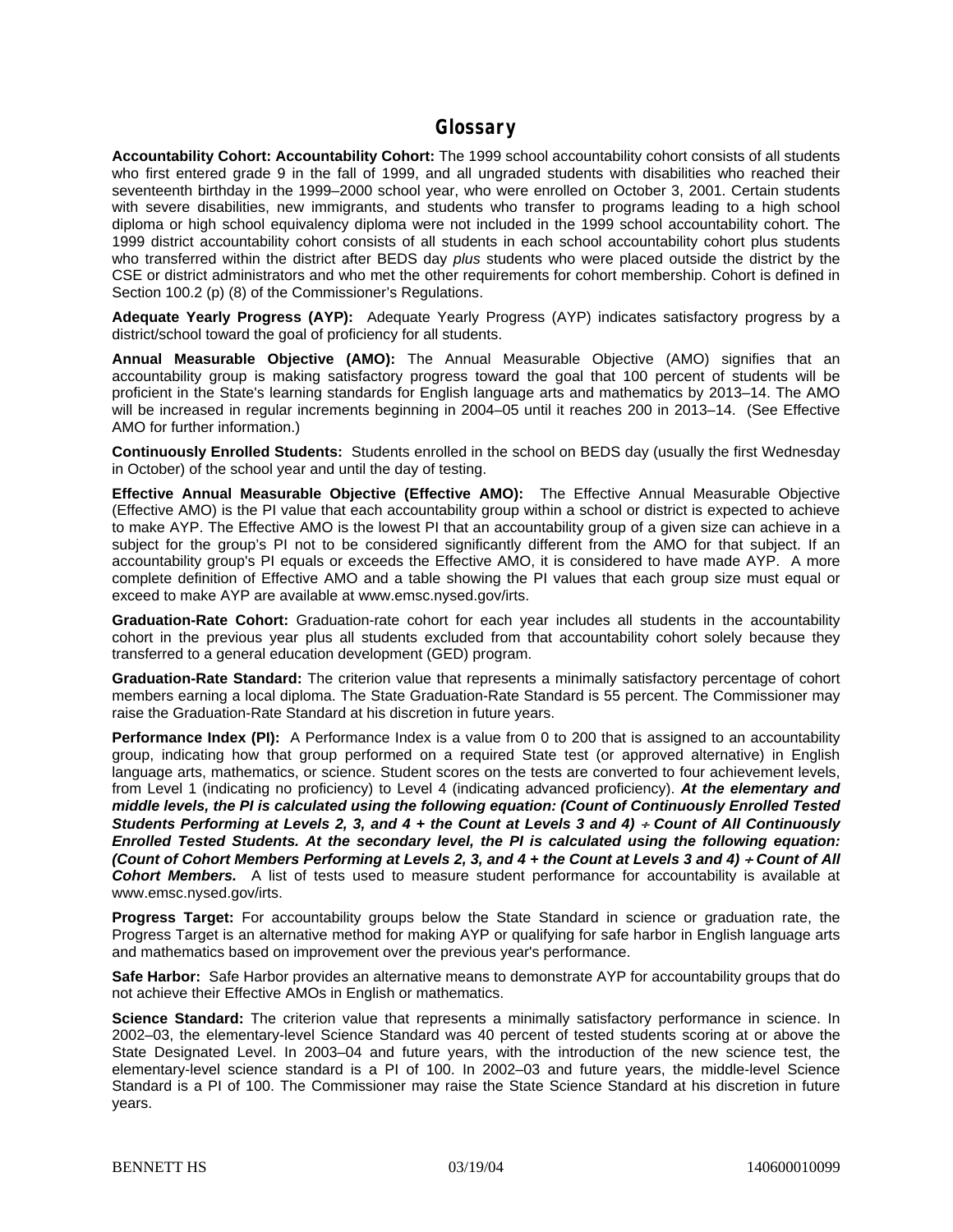#### **School Under Registration Review (SURR)**

This school is presently identified as a School Under Registration Review (SURR). Commissioner's Regulations require the Commissioner to annually place under Registration Review those schools that are determined to be farthest from State standards and most in need of improvement. The Commissioner establishes a timeline by which each SURR must meet performance targets in its area(s) of identification. A school that meets these targets may be removed from registration review, except that in the school's first year of identification the school must not only achieve its performance targets, but also meet all State standards in its area(s) of identification to be removed from registration review. The Commissioner may recommend that the Board of Regents revoke the registration of a school that does not perform satisfactorily. Revocation of registration will prevent the school from further operation as a public school. When circumstances warrant, the Commissioner may extend the time frame for a school to make the required progress.

When a school is identified for registration review, a team of experts visits the school and prepares a report. Each district develops a Corrective Action Plan and each school develops a Comprehensive Education Plan to address the recommendations contained in the report. Both the State Education Department and the local school district provide additional support and resources to assist the school to improve.

A school identified for SURR may also be identified as a School In Need of Improvement for failure to make Adequate Yearly Progress as required by the No Child Left Behind Act. In this case the SURR may also be required to offer school choice and/or supplemental educational services. The following charts display the school's performance on State English language arts and mathematics accountability criteria for the period from 2002-2003 to the end of the target timeline, including the year for which the school was identified, the subsequent history of measured performance, and the minimum and target levels established for the school.

#### **English Language Arts Performance**

| High School ELA Measured by the Annual Cohort                                                           |           |                |           |                          |           |  |
|---------------------------------------------------------------------------------------------------------|-----------|----------------|-----------|--------------------------|-----------|--|
| School Year                                                                                             | 2002-2003 | 2003-2004      | 2004-2005 | 2005-2006                | 2006-2007 |  |
| Target PI                                                                                               | NA        | ΝA             | ΝA        | ΝA                       | ΝA        |  |
| Measured PI                                                                                             | 118       | $\blacksquare$ | ٠         | $\overline{\phantom{0}}$ |           |  |
| Minimum PI                                                                                              | ΝA        | ΝA             | ΝA        | ΝA                       | ΝA        |  |
| This school was identified for SURR during the 2003-2004 school year. This school was not identified on |           |                |           |                          |           |  |
| this accountability criterion.                                                                          |           |                |           |                          |           |  |

#### **Mathematics Performance**

| High School Mathematics Measured by the Annual Cohort |                                                                |     |     |     |                          |  |  |
|-------------------------------------------------------|----------------------------------------------------------------|-----|-----|-----|--------------------------|--|--|
| School Year                                           | 2003-2004*<br>2005-2006<br>2006-2007<br>2002-2003<br>2004-2005 |     |     |     |                          |  |  |
| Target PI                                             | NA                                                             | 114 | 114 | 114 | 114                      |  |  |
| Measured PI                                           |                                                                | ۰   | ۰   | -   | $\overline{\phantom{a}}$ |  |  |
| Minimum PI                                            | ΝA                                                             | 95  | 95  | 95  | 95                       |  |  |